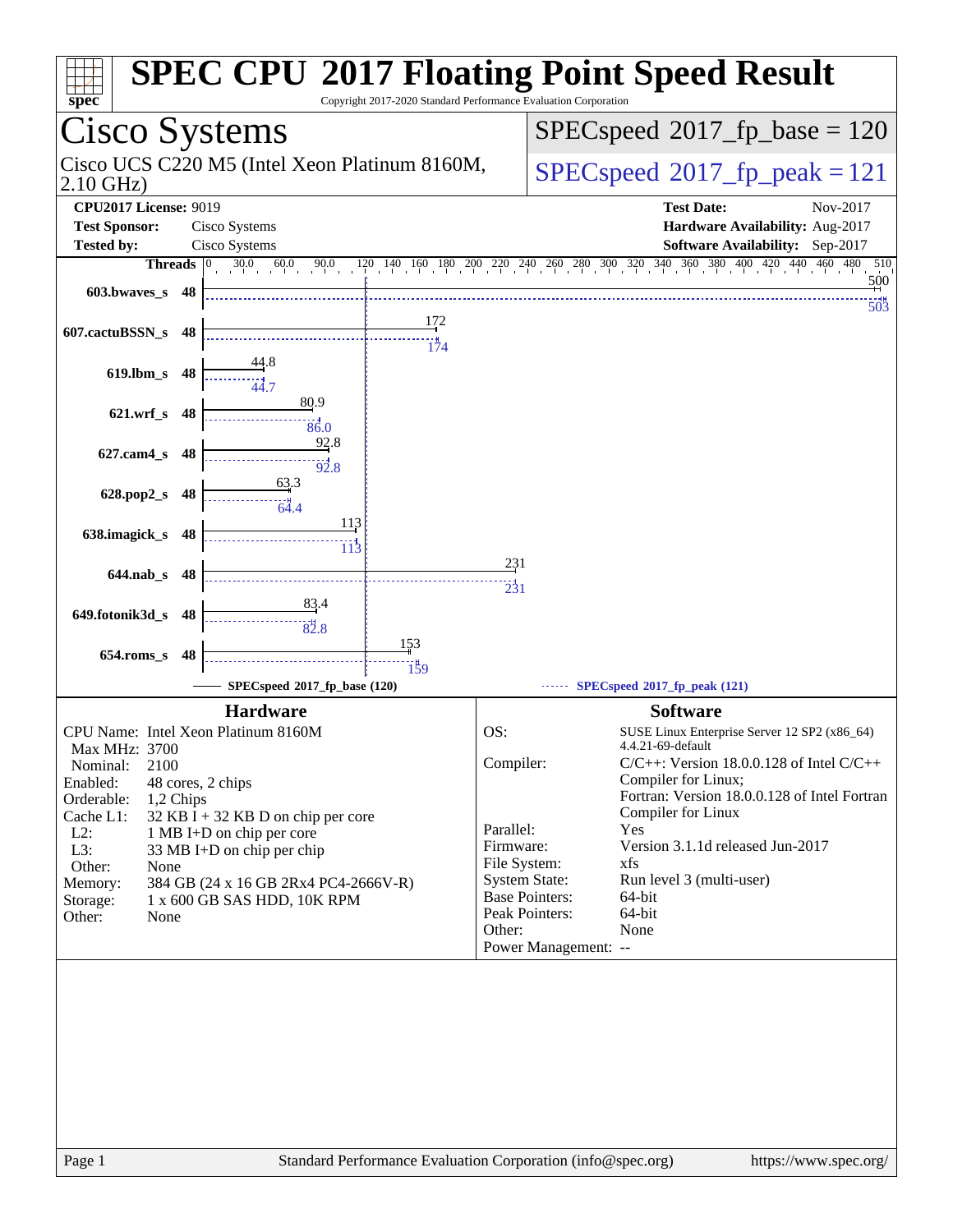

Copyright 2017-2020 Standard Performance Evaluation Corporation

# Cisco Systems

2.10 GHz) Cisco UCS C220 M5 (Intel Xeon Platinum 8160M,  $\big|$  [SPECspeed](http://www.spec.org/auto/cpu2017/Docs/result-fields.html#SPECspeed2017fppeak)®2017 fp\_peak = 121

[SPECspeed](http://www.spec.org/auto/cpu2017/Docs/result-fields.html#SPECspeed2017fpbase)<sup>®</sup>2017 fp base = 120

**[CPU2017 License:](http://www.spec.org/auto/cpu2017/Docs/result-fields.html#CPU2017License)** 9019 **[Test Date:](http://www.spec.org/auto/cpu2017/Docs/result-fields.html#TestDate)** Nov-2017 **[Test Sponsor:](http://www.spec.org/auto/cpu2017/Docs/result-fields.html#TestSponsor)** Cisco Systems **[Hardware Availability:](http://www.spec.org/auto/cpu2017/Docs/result-fields.html#HardwareAvailability)** Aug-2017 **[Tested by:](http://www.spec.org/auto/cpu2017/Docs/result-fields.html#Testedby)** Cisco Systems **[Software Availability:](http://www.spec.org/auto/cpu2017/Docs/result-fields.html#SoftwareAvailability)** Sep-2017

#### **[Results Table](http://www.spec.org/auto/cpu2017/Docs/result-fields.html#ResultsTable)**

|                                   | <b>Base</b>    |                |              |                |       | <b>Peak</b>    |       |                |                |              |                |              |                |              |
|-----------------------------------|----------------|----------------|--------------|----------------|-------|----------------|-------|----------------|----------------|--------------|----------------|--------------|----------------|--------------|
| <b>Benchmark</b>                  | <b>Threads</b> | <b>Seconds</b> | <b>Ratio</b> | <b>Seconds</b> | Ratio | <b>Seconds</b> | Ratio | <b>Threads</b> | <b>Seconds</b> | <b>Ratio</b> | <b>Seconds</b> | <b>Ratio</b> | <b>Seconds</b> | <b>Ratio</b> |
| $603.bwaves$ s                    | 48             | 118            | 500          | 118            | 501   | 119            | 496   | 48             | 118            | 501          | 117            | 505          | <b>117</b>     | 503          |
| 607.cactuBSSN s                   | 48             | 97.1           | 172          | 96.5           | 173   | 97.0           | 172   | 48             | 96.0           | 174          | 96.0           | 174          | 96.6           | 173          |
| $619.1$ bm s                      | 48             | 117            | 44.8         | 117            | 44.8  | 117            | 44.7  | 48             | <u> 117</u>    | 44.7         | 117            | 44.7         | 117            | 44.8         |
| $621$ .wrf s                      | 48             | 164            | 80.6         | 163            | 81.0  | 163            | 80.9  | 48             | 154            | 86.0         | 154            | 85.8         | 154            | 86.0         |
| $627$ .cam4 s                     | 48             | 95.7           | 92.6         | 95.3           | 93.0  | 95.5           | 92.8  | 48             | 95.5           | 92.8         | 95.9           | 92.4         | 95.4           | 92.9         |
| $628.pop2_s$                      | 48             | 188            | 63.1         | 185            | 64.3  | 188            | 63.3  | 48             | 183            | 64.7         | 190            | 62.5         | <u>184</u>     | 64.4         |
| 638.imagick_s                     | 48             | 128            | 113          | 128            | 112   | 127            | 113   | 48             | 128            | 113          | 127            | 113          | 127            | <b>113</b>   |
| $644$ .nab s                      | 48             | 75.6           | 231          | 75.6           | 231   | 75.6           | 231   | 48             | 75.6           | 231          | 75.7           | 231          | 75.6           | 231          |
| 649.fotonik3d s                   | 48             | 109            | 83.8         | 110            | 83.0  | 109            | 83.4  | 48             | 110            | 82.9         | 113            | 80.4         | <b>110</b>     | 82.8         |
| $654$ .roms s                     | 48             | 103            | 153          | 103            | 152   | 103            | 153   | 48             | 100            | 157          | 99.0           | 159          | <b>99.0</b>    | 159          |
| $SPECspeed*2017$ fp base =<br>120 |                |                |              |                |       |                |       |                |                |              |                |              |                |              |

**[SPECspeed](http://www.spec.org/auto/cpu2017/Docs/result-fields.html#SPECspeed2017fppeak)[2017\\_fp\\_peak =](http://www.spec.org/auto/cpu2017/Docs/result-fields.html#SPECspeed2017fppeak) 121**

Results appear in the [order in which they were run.](http://www.spec.org/auto/cpu2017/Docs/result-fields.html#RunOrder) Bold underlined text [indicates a median measurement](http://www.spec.org/auto/cpu2017/Docs/result-fields.html#Median).

#### **[Operating System Notes](http://www.spec.org/auto/cpu2017/Docs/result-fields.html#OperatingSystemNotes)**

Stack size set to unlimited using "ulimit -s unlimited"

#### **[General Notes](http://www.spec.org/auto/cpu2017/Docs/result-fields.html#GeneralNotes)**

Environment variables set by runcpu before the start of the run: KMP\_AFFINITY = "granularity=fine,compact" LD\_LIBRARY\_PATH = "/home/cpu2017/lib/ia32:/home/cpu2017/lib/intel64:/home/cpu2017/je5.0.1-32:/home/cpu2017/je5.0.1-64" OMP\_STACKSIZE = "192M"

 Binaries compiled on a system with 1x Intel Core i7-4790 CPU + 32GB RAM memory using Redhat Enterprise Linux 7.4 Transparent Huge Pages enabled by default Prior to runcpu invocation Filesystem page cache synced and cleared with: sync; echo 3> /proc/sys/vm/drop\_caches

#### **[Platform Notes](http://www.spec.org/auto/cpu2017/Docs/result-fields.html#PlatformNotes)**

BIOS Settings: Intel HyperThreading Technology set to Disabled CPU performance set to Enterprise Power Performance Tuning set to OS SNC set to Disabled IMC Interleaving set to Auto Patrol Scrub set to Disabled Sysinfo program /home/cpu2017/bin/sysinfo Rev: r5797 of 2017-06-14 96c45e4568ad54c135fd618bcc091c0f

**(Continued on next page)**

| Page 2 | Standard Performance Evaluation Corporation (info@spec.org) | https://www.spec.org/ |
|--------|-------------------------------------------------------------|-----------------------|
|--------|-------------------------------------------------------------|-----------------------|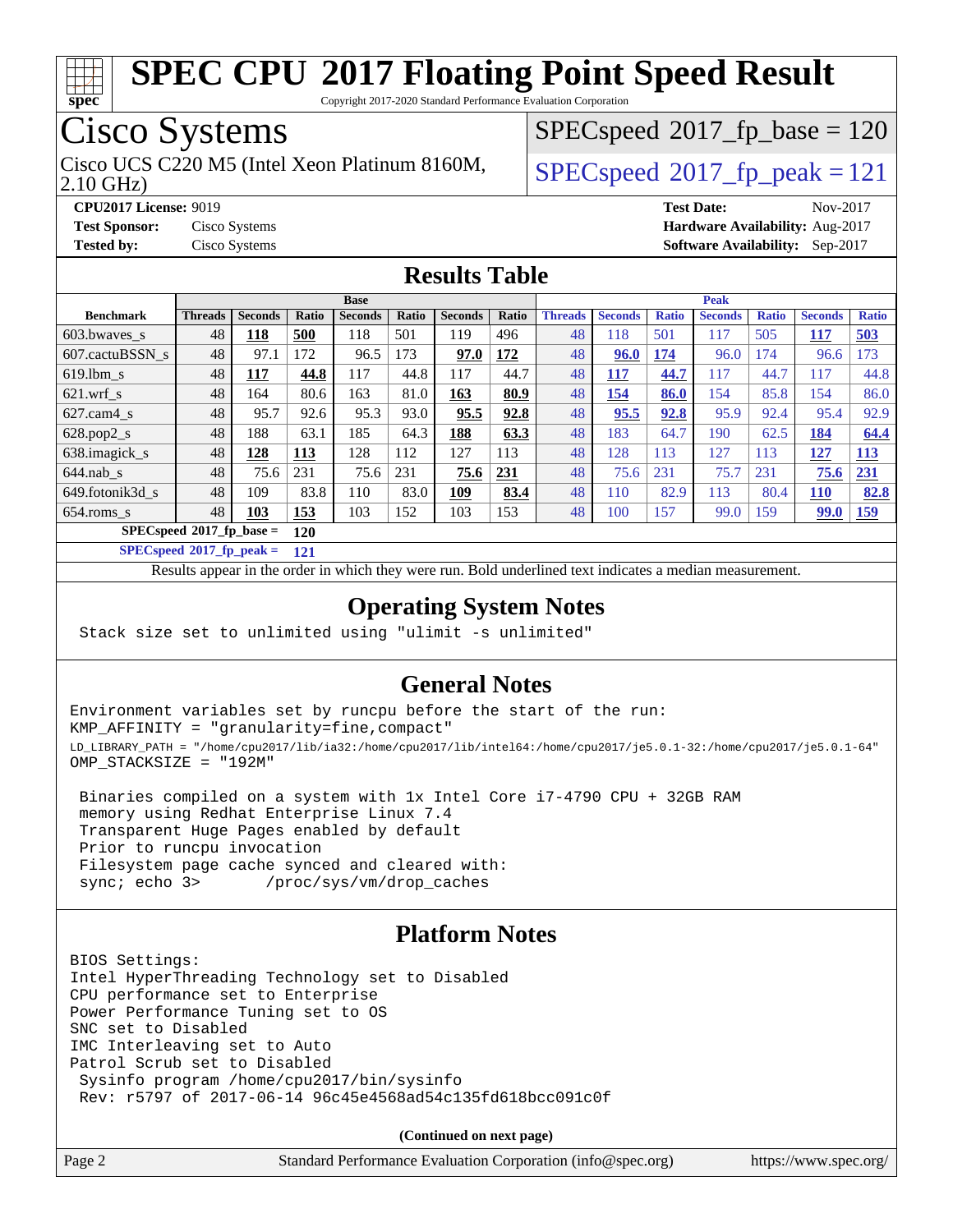

**(Continued on next page)**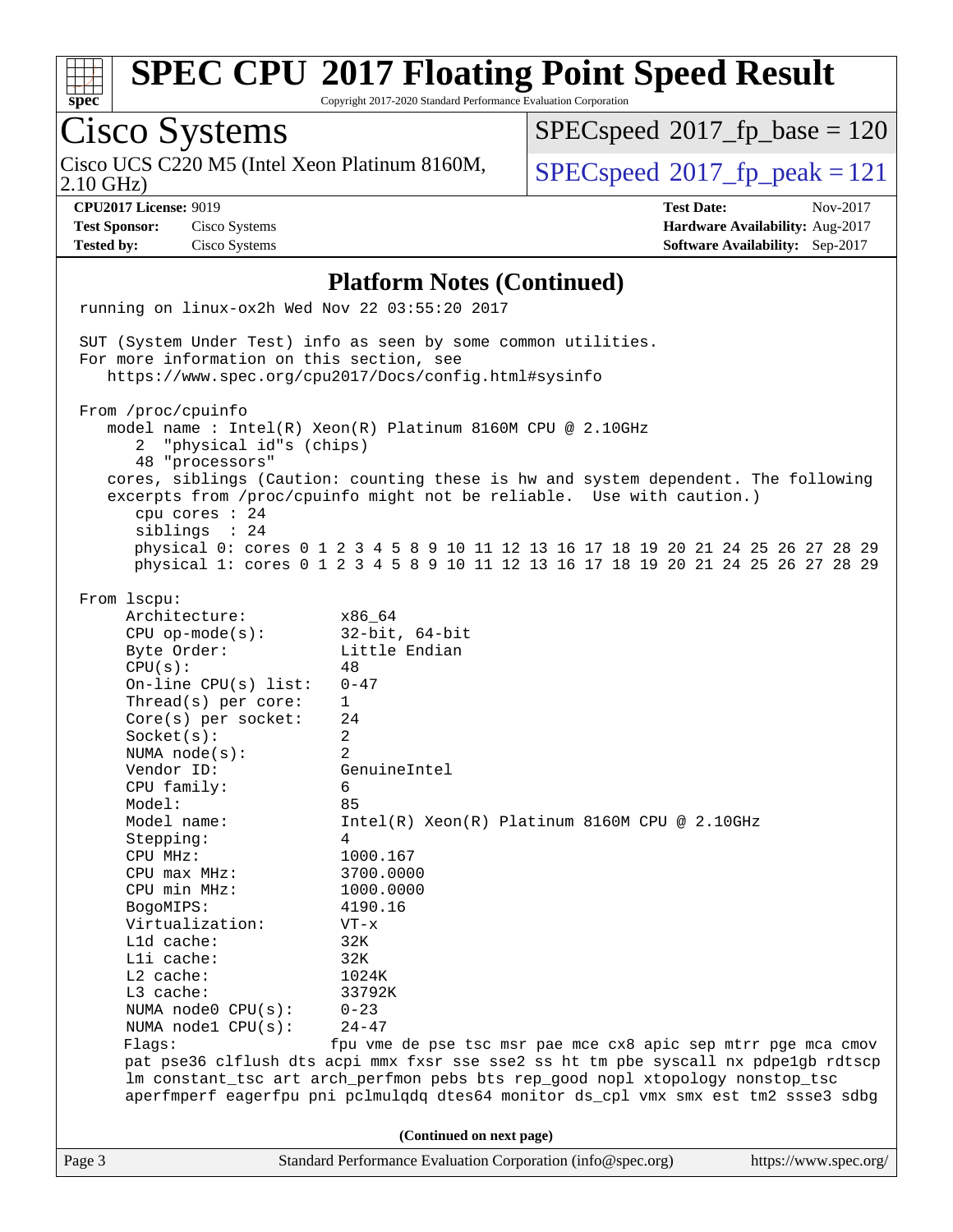

 node 0 size: 192019 MB node 0 free: 187660 MB node 1 cpus: 24 25 26 27 28 29 30 31 32 33 34 35 36 37 38 39 40 41 42 43 44 45 46 47 node 1 size: 193384 MB node 1 free: 189714 MB node distances: node 0 1 0: 10 21 1: 21 10 From /proc/meminfo MemTotal: 394653800 kB HugePages\_Total: 0 Hugepagesize: 2048 kB /usr/bin/lsb\_release -d SUSE Linux Enterprise Server 12 SP2 From /etc/\*release\* /etc/\*version\* SuSE-release: SUSE Linux Enterprise Server 12 (x86\_64) VERSION = 12 PATCHLEVEL = 2 # This file is deprecated and will be removed in a future service pack or release. # Please check /etc/os-release for details about this release. os-release: NAME="SLES" VERSION="12-SP2" VERSION\_ID="12.2" PRETTY\_NAME="SUSE Linux Enterprise Server 12 SP2" ID="sles" ANSI\_COLOR="0;32" CPE\_NAME="cpe:/o:suse:sles:12:sp2" **(Continued on next page)**

Page 4 Standard Performance Evaluation Corporation [\(info@spec.org\)](mailto:info@spec.org) <https://www.spec.org/>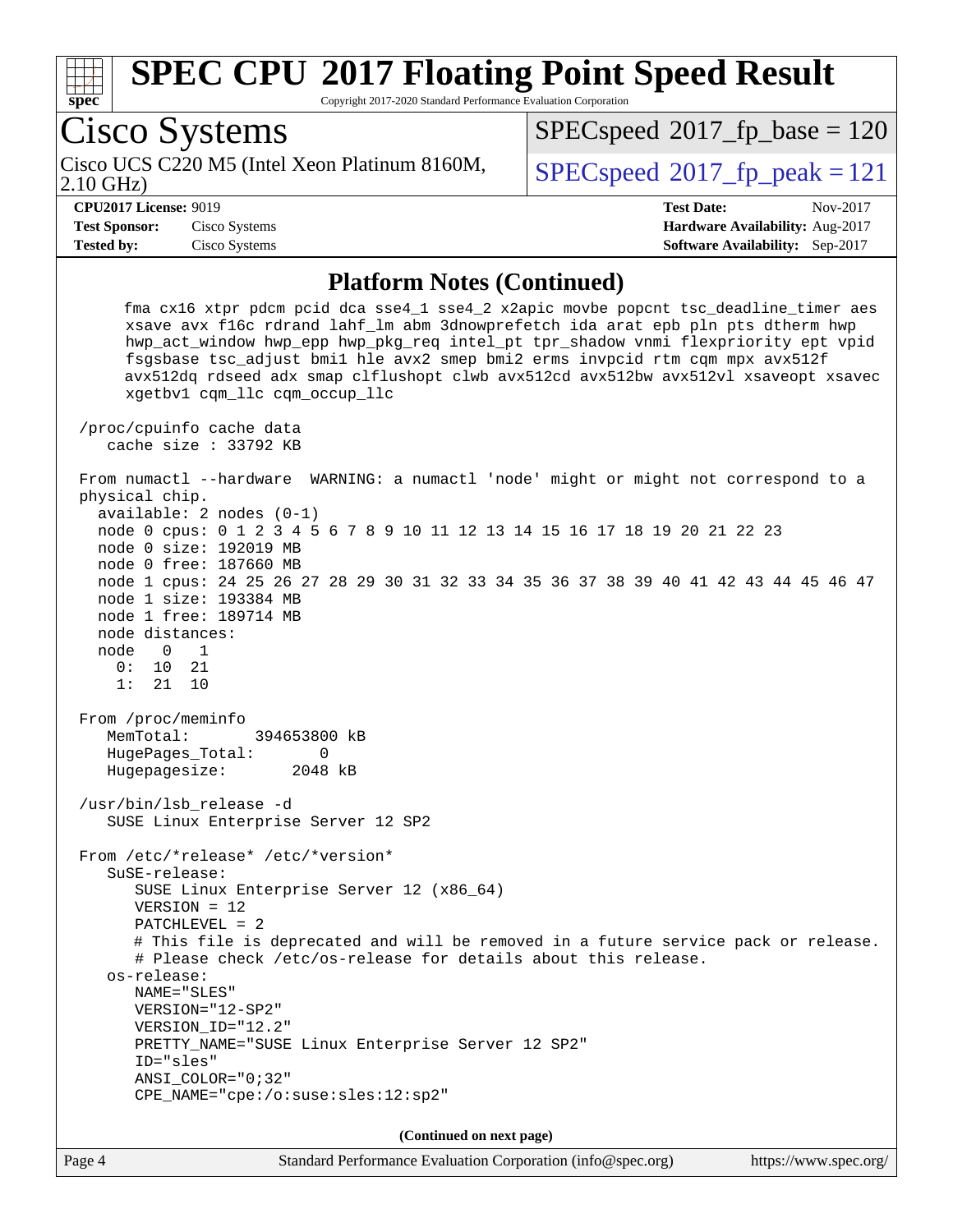

Copyright 2017-2020 Standard Performance Evaluation Corporation

# Cisco Systems

2.10 GHz) Cisco UCS C220 M5 (Intel Xeon Platinum 8160M,  $\big|$  [SPECspeed](http://www.spec.org/auto/cpu2017/Docs/result-fields.html#SPECspeed2017fppeak)®[2017\\_fp\\_peak = 1](http://www.spec.org/auto/cpu2017/Docs/result-fields.html#SPECspeed2017fppeak)21

 $SPEC speed$ <sup>®</sup>[2017\\_fp\\_base = 1](http://www.spec.org/auto/cpu2017/Docs/result-fields.html#SPECspeed2017fpbase)20

**[Tested by:](http://www.spec.org/auto/cpu2017/Docs/result-fields.html#Testedby)** Cisco Systems **[Software Availability:](http://www.spec.org/auto/cpu2017/Docs/result-fields.html#SoftwareAvailability)** Sep-2017

**[CPU2017 License:](http://www.spec.org/auto/cpu2017/Docs/result-fields.html#CPU2017License)** 9019 **[Test Date:](http://www.spec.org/auto/cpu2017/Docs/result-fields.html#TestDate)** Nov-2017 **[Test Sponsor:](http://www.spec.org/auto/cpu2017/Docs/result-fields.html#TestSponsor)** Cisco Systems **[Hardware Availability:](http://www.spec.org/auto/cpu2017/Docs/result-fields.html#HardwareAvailability)** Aug-2017

#### **[Platform Notes \(Continued\)](http://www.spec.org/auto/cpu2017/Docs/result-fields.html#PlatformNotes)**

uname -a:

 Linux linux-ox2h 4.4.21-69-default #1 SMP Tue Oct 25 10:58:20 UTC 2016 (9464f67) x86\_64 x86\_64 x86\_64 GNU/Linux

run-level 3 Nov 21 22:23

 SPEC is set to: /home/cpu2017 Filesystem Type Size Used Avail Use% Mounted on /dev/sdb5 xfs 317G 97G 220G 31% /home

 Additional information from dmidecode follows. WARNING: Use caution when you interpret this section. The 'dmidecode' program reads system data which is "intended to allow hardware to be accurately determined", but the intent may not be met, as there are frequent changes to hardware, firmware, and the "DMTF SMBIOS" standard.

 BIOS Cisco Systems, Inc. C220M5.3.1.1d.0.0615170645 06/15/2017 Memory:

24x 0xCE00 M393A2G40EB2-CTD 16 GB 2 rank 2666

(End of data from sysinfo program)

#### **[Compiler Version Notes](http://www.spec.org/auto/cpu2017/Docs/result-fields.html#CompilerVersionNotes)**

| C                                                                                        | 619.1bm_s(base, peak) 638.imagick_s(base, peak)<br>644.nab_s(base, peak)                                                           |  |
|------------------------------------------------------------------------------------------|------------------------------------------------------------------------------------------------------------------------------------|--|
| icc (ICC) 18.0.0 20170811                                                                | Copyright (C) 1985-2017 Intel Corporation. All rights reserved.                                                                    |  |
|                                                                                          | $C++$ , C, Fortran   607. cactuBSSN s(base, peak)                                                                                  |  |
| icpc (ICC) 18.0.0 20170811<br>icc (ICC) 18.0.0 20170811<br>ifort (IFORT) 18.0.0 20170811 | Copyright (C) 1985-2017 Intel Corporation. All rights reserved.<br>Copyright (C) 1985-2017 Intel Corporation. All rights reserved. |  |
|                                                                                          | Copyright (C) 1985-2017 Intel Corporation. All rights reserved.                                                                    |  |
| Fortran                                                                                  | 603.bwaves s(base, peak) 649.fotonik3d s(base, peak)<br>654.roms_s(base, peak)                                                     |  |
|                                                                                          | (Continued on next page)                                                                                                           |  |
| Page 5                                                                                   | https://www.spec.org/                                                                                                              |  |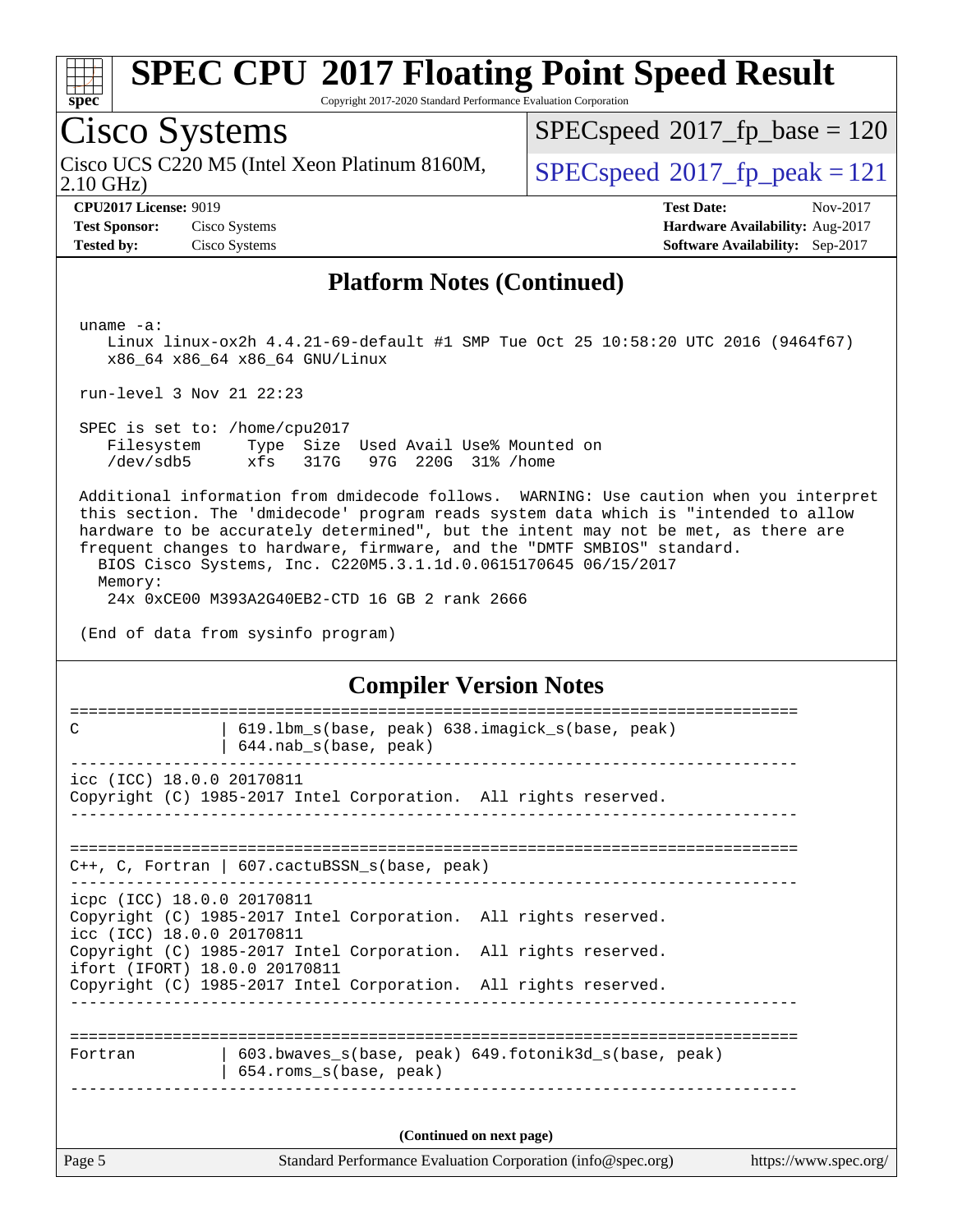

Copyright 2017-2020 Standard Performance Evaluation Corporation

## Cisco Systems

2.10 GHz) Cisco UCS C220 M5 (Intel Xeon Platinum 8160M,  $\big|$  [SPECspeed](http://www.spec.org/auto/cpu2017/Docs/result-fields.html#SPECspeed2017fppeak)®[2017\\_fp\\_peak = 1](http://www.spec.org/auto/cpu2017/Docs/result-fields.html#SPECspeed2017fppeak)21

 $SPECspeed^{\circledcirc}2017_fp\_base = 120$  $SPECspeed^{\circledcirc}2017_fp\_base = 120$ 

**[CPU2017 License:](http://www.spec.org/auto/cpu2017/Docs/result-fields.html#CPU2017License)** 9019 **[Test Date:](http://www.spec.org/auto/cpu2017/Docs/result-fields.html#TestDate)** Nov-2017 **[Test Sponsor:](http://www.spec.org/auto/cpu2017/Docs/result-fields.html#TestSponsor)** Cisco Systems **[Hardware Availability:](http://www.spec.org/auto/cpu2017/Docs/result-fields.html#HardwareAvailability)** Aug-2017 **[Tested by:](http://www.spec.org/auto/cpu2017/Docs/result-fields.html#Testedby)** Cisco Systems **[Software Availability:](http://www.spec.org/auto/cpu2017/Docs/result-fields.html#SoftwareAvailability)** Sep-2017

#### **[Compiler Version Notes \(Continued\)](http://www.spec.org/auto/cpu2017/Docs/result-fields.html#CompilerVersionNotes)**

| ifort (IFORT) 18.0.0 20170811<br>Copyright (C) 1985-2017 Intel Corporation. All rights reserved.                                                                                                 |  |
|--------------------------------------------------------------------------------------------------------------------------------------------------------------------------------------------------|--|
| 621.wrf $s(base, peak)$ 627. $cam4$ $s(base, peak)$<br>Fortran, C<br>628.pop2_s(base, peak)                                                                                                      |  |
| ifort (IFORT) 18.0.0 20170811<br>Copyright (C) 1985-2017 Intel Corporation. All rights reserved.<br>icc (ICC) 18.0.0 20170811<br>Copyright (C) 1985-2017 Intel Corporation. All rights reserved. |  |

### **[Base Compiler Invocation](http://www.spec.org/auto/cpu2017/Docs/result-fields.html#BaseCompilerInvocation)**

[C benchmarks](http://www.spec.org/auto/cpu2017/Docs/result-fields.html#Cbenchmarks): [icc](http://www.spec.org/cpu2017/results/res2017q4/cpu2017-20171128-01109.flags.html#user_CCbase_intel_icc_18.0_66fc1ee009f7361af1fbd72ca7dcefbb700085f36577c54f309893dd4ec40d12360134090235512931783d35fd58c0460139e722d5067c5574d8eaf2b3e37e92)

[Fortran benchmarks](http://www.spec.org/auto/cpu2017/Docs/result-fields.html#Fortranbenchmarks): [ifort](http://www.spec.org/cpu2017/results/res2017q4/cpu2017-20171128-01109.flags.html#user_FCbase_intel_ifort_18.0_8111460550e3ca792625aed983ce982f94888b8b503583aa7ba2b8303487b4d8a21a13e7191a45c5fd58ff318f48f9492884d4413fa793fd88dd292cad7027ca)

[Benchmarks using both Fortran and C](http://www.spec.org/auto/cpu2017/Docs/result-fields.html#BenchmarksusingbothFortranandC): [ifort](http://www.spec.org/cpu2017/results/res2017q4/cpu2017-20171128-01109.flags.html#user_CC_FCbase_intel_ifort_18.0_8111460550e3ca792625aed983ce982f94888b8b503583aa7ba2b8303487b4d8a21a13e7191a45c5fd58ff318f48f9492884d4413fa793fd88dd292cad7027ca) [icc](http://www.spec.org/cpu2017/results/res2017q4/cpu2017-20171128-01109.flags.html#user_CC_FCbase_intel_icc_18.0_66fc1ee009f7361af1fbd72ca7dcefbb700085f36577c54f309893dd4ec40d12360134090235512931783d35fd58c0460139e722d5067c5574d8eaf2b3e37e92)

[Benchmarks using Fortran, C, and C++:](http://www.spec.org/auto/cpu2017/Docs/result-fields.html#BenchmarksusingFortranCandCXX) [icpc](http://www.spec.org/cpu2017/results/res2017q4/cpu2017-20171128-01109.flags.html#user_CC_CXX_FCbase_intel_icpc_18.0_c510b6838c7f56d33e37e94d029a35b4a7bccf4766a728ee175e80a419847e808290a9b78be685c44ab727ea267ec2f070ec5dc83b407c0218cded6866a35d07) [icc](http://www.spec.org/cpu2017/results/res2017q4/cpu2017-20171128-01109.flags.html#user_CC_CXX_FCbase_intel_icc_18.0_66fc1ee009f7361af1fbd72ca7dcefbb700085f36577c54f309893dd4ec40d12360134090235512931783d35fd58c0460139e722d5067c5574d8eaf2b3e37e92) [ifort](http://www.spec.org/cpu2017/results/res2017q4/cpu2017-20171128-01109.flags.html#user_CC_CXX_FCbase_intel_ifort_18.0_8111460550e3ca792625aed983ce982f94888b8b503583aa7ba2b8303487b4d8a21a13e7191a45c5fd58ff318f48f9492884d4413fa793fd88dd292cad7027ca)

### **[Base Portability Flags](http://www.spec.org/auto/cpu2017/Docs/result-fields.html#BasePortabilityFlags)**

 603.bwaves\_s: [-DSPEC\\_LP64](http://www.spec.org/cpu2017/results/res2017q4/cpu2017-20171128-01109.flags.html#suite_basePORTABILITY603_bwaves_s_DSPEC_LP64) 607.cactuBSSN\_s: [-DSPEC\\_LP64](http://www.spec.org/cpu2017/results/res2017q4/cpu2017-20171128-01109.flags.html#suite_basePORTABILITY607_cactuBSSN_s_DSPEC_LP64) 619.lbm\_s: [-DSPEC\\_LP64](http://www.spec.org/cpu2017/results/res2017q4/cpu2017-20171128-01109.flags.html#suite_basePORTABILITY619_lbm_s_DSPEC_LP64) 621.wrf\_s: [-DSPEC\\_LP64](http://www.spec.org/cpu2017/results/res2017q4/cpu2017-20171128-01109.flags.html#suite_basePORTABILITY621_wrf_s_DSPEC_LP64) [-DSPEC\\_CASE\\_FLAG](http://www.spec.org/cpu2017/results/res2017q4/cpu2017-20171128-01109.flags.html#b621.wrf_s_baseCPORTABILITY_DSPEC_CASE_FLAG) [-convert big\\_endian](http://www.spec.org/cpu2017/results/res2017q4/cpu2017-20171128-01109.flags.html#user_baseFPORTABILITY621_wrf_s_convert_big_endian_c3194028bc08c63ac5d04de18c48ce6d347e4e562e8892b8bdbdc0214820426deb8554edfa529a3fb25a586e65a3d812c835984020483e7e73212c4d31a38223) 627.cam4\_s: [-DSPEC\\_LP64](http://www.spec.org/cpu2017/results/res2017q4/cpu2017-20171128-01109.flags.html#suite_basePORTABILITY627_cam4_s_DSPEC_LP64) [-DSPEC\\_CASE\\_FLAG](http://www.spec.org/cpu2017/results/res2017q4/cpu2017-20171128-01109.flags.html#b627.cam4_s_baseCPORTABILITY_DSPEC_CASE_FLAG) 628.pop2\_s: [-DSPEC\\_LP64](http://www.spec.org/cpu2017/results/res2017q4/cpu2017-20171128-01109.flags.html#suite_basePORTABILITY628_pop2_s_DSPEC_LP64) [-DSPEC\\_CASE\\_FLAG](http://www.spec.org/cpu2017/results/res2017q4/cpu2017-20171128-01109.flags.html#b628.pop2_s_baseCPORTABILITY_DSPEC_CASE_FLAG) [-convert big\\_endian](http://www.spec.org/cpu2017/results/res2017q4/cpu2017-20171128-01109.flags.html#user_baseFPORTABILITY628_pop2_s_convert_big_endian_c3194028bc08c63ac5d04de18c48ce6d347e4e562e8892b8bdbdc0214820426deb8554edfa529a3fb25a586e65a3d812c835984020483e7e73212c4d31a38223) [-assume byterecl](http://www.spec.org/cpu2017/results/res2017q4/cpu2017-20171128-01109.flags.html#user_baseFPORTABILITY628_pop2_s_assume_byterecl_7e47d18b9513cf18525430bbf0f2177aa9bf368bc7a059c09b2c06a34b53bd3447c950d3f8d6c70e3faf3a05c8557d66a5798b567902e8849adc142926523472) 638.imagick\_s: [-DSPEC\\_LP64](http://www.spec.org/cpu2017/results/res2017q4/cpu2017-20171128-01109.flags.html#suite_basePORTABILITY638_imagick_s_DSPEC_LP64) 644.nab\_s: [-DSPEC\\_LP64](http://www.spec.org/cpu2017/results/res2017q4/cpu2017-20171128-01109.flags.html#suite_basePORTABILITY644_nab_s_DSPEC_LP64) 649.fotonik3d\_s: [-DSPEC\\_LP64](http://www.spec.org/cpu2017/results/res2017q4/cpu2017-20171128-01109.flags.html#suite_basePORTABILITY649_fotonik3d_s_DSPEC_LP64) 654.roms\_s: [-DSPEC\\_LP64](http://www.spec.org/cpu2017/results/res2017q4/cpu2017-20171128-01109.flags.html#suite_basePORTABILITY654_roms_s_DSPEC_LP64)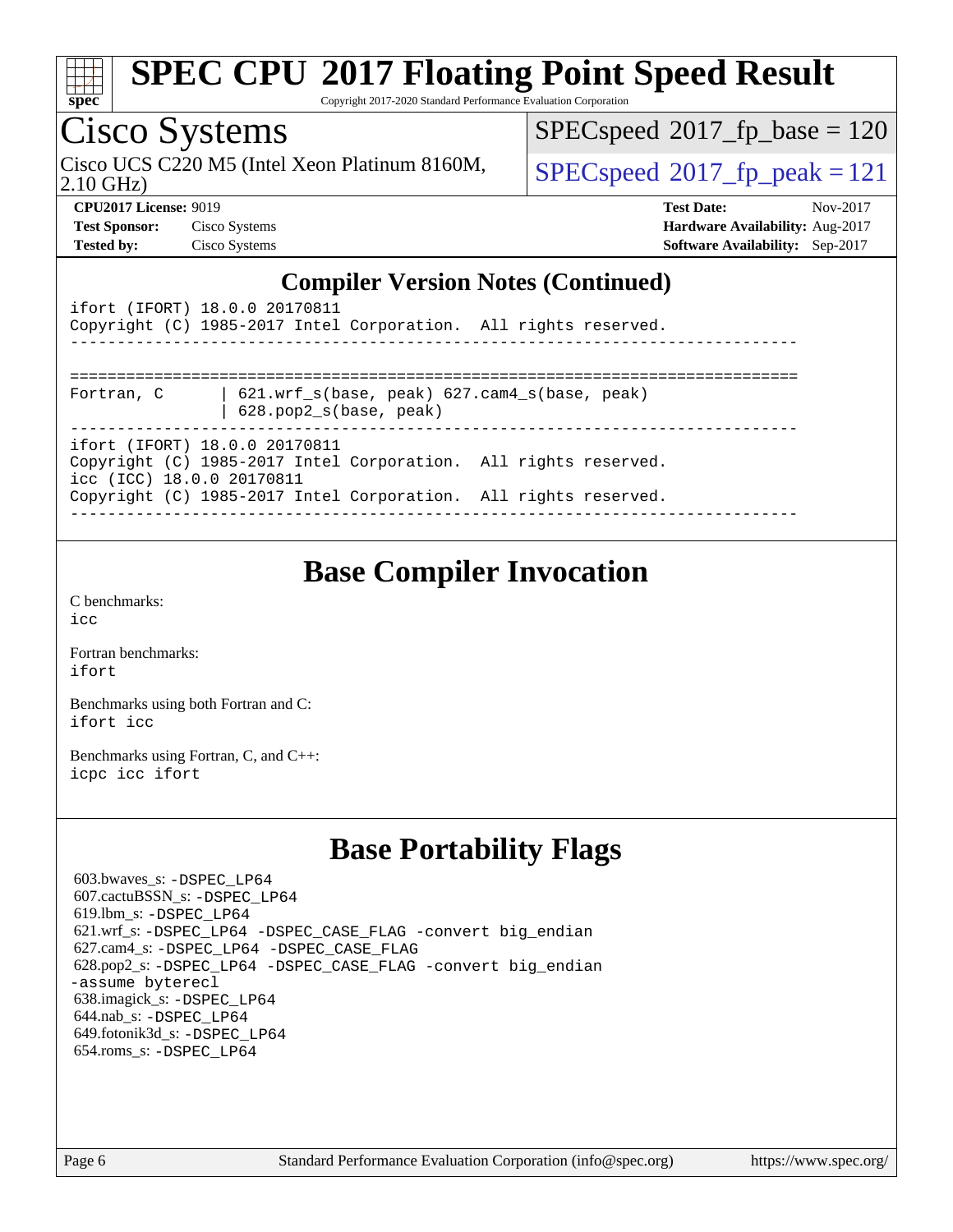

Copyright 2017-2020 Standard Performance Evaluation Corporation

# Cisco Systems

2.10 GHz) Cisco UCS C220 M5 (Intel Xeon Platinum 8160M,  $\big|$  [SPECspeed](http://www.spec.org/auto/cpu2017/Docs/result-fields.html#SPECspeed2017fppeak)®2017 fp\_peak = 121

[SPECspeed](http://www.spec.org/auto/cpu2017/Docs/result-fields.html#SPECspeed2017fpbase)<sup>®</sup>2017 fp base = 120

**[Test Sponsor:](http://www.spec.org/auto/cpu2017/Docs/result-fields.html#TestSponsor)** Cisco Systems **[Hardware Availability:](http://www.spec.org/auto/cpu2017/Docs/result-fields.html#HardwareAvailability)** Aug-2017

**[CPU2017 License:](http://www.spec.org/auto/cpu2017/Docs/result-fields.html#CPU2017License)** 9019 **[Test Date:](http://www.spec.org/auto/cpu2017/Docs/result-fields.html#TestDate)** Nov-2017 **[Tested by:](http://www.spec.org/auto/cpu2017/Docs/result-fields.html#Testedby)** Cisco Systems **[Software Availability:](http://www.spec.org/auto/cpu2017/Docs/result-fields.html#SoftwareAvailability)** Sep-2017

## **[Base Optimization Flags](http://www.spec.org/auto/cpu2017/Docs/result-fields.html#BaseOptimizationFlags)**

[C benchmarks:](http://www.spec.org/auto/cpu2017/Docs/result-fields.html#Cbenchmarks)

[-xCORE-AVX512](http://www.spec.org/cpu2017/results/res2017q4/cpu2017-20171128-01109.flags.html#user_CCbase_f-xCORE-AVX512) [-ipo](http://www.spec.org/cpu2017/results/res2017q4/cpu2017-20171128-01109.flags.html#user_CCbase_f-ipo) -03 [-no-prec-div](http://www.spec.org/cpu2017/results/res2017q4/cpu2017-20171128-01109.flags.html#user_CCbase_f-no-prec-div) [-qopt-prefetch](http://www.spec.org/cpu2017/results/res2017q4/cpu2017-20171128-01109.flags.html#user_CCbase_f-qopt-prefetch) [-ffinite-math-only](http://www.spec.org/cpu2017/results/res2017q4/cpu2017-20171128-01109.flags.html#user_CCbase_f_finite_math_only_cb91587bd2077682c4b38af759c288ed7c732db004271a9512da14a4f8007909a5f1427ecbf1a0fb78ff2a814402c6114ac565ca162485bbcae155b5e4258871) [-qopt-mem-layout-trans=3](http://www.spec.org/cpu2017/results/res2017q4/cpu2017-20171128-01109.flags.html#user_CCbase_f-qopt-mem-layout-trans_de80db37974c74b1f0e20d883f0b675c88c3b01e9d123adea9b28688d64333345fb62bc4a798493513fdb68f60282f9a726aa07f478b2f7113531aecce732043) [-qopenmp](http://www.spec.org/cpu2017/results/res2017q4/cpu2017-20171128-01109.flags.html#user_CCbase_qopenmp_16be0c44f24f464004c6784a7acb94aca937f053568ce72f94b139a11c7c168634a55f6653758ddd83bcf7b8463e8028bb0b48b77bcddc6b78d5d95bb1df2967) [-DSPEC\\_OPENMP](http://www.spec.org/cpu2017/results/res2017q4/cpu2017-20171128-01109.flags.html#suite_CCbase_DSPEC_OPENMP) [Fortran benchmarks:](http://www.spec.org/auto/cpu2017/Docs/result-fields.html#Fortranbenchmarks)

[-DSPEC\\_OPENMP](http://www.spec.org/cpu2017/results/res2017q4/cpu2017-20171128-01109.flags.html#suite_FCbase_DSPEC_OPENMP) [-xCORE-AVX512](http://www.spec.org/cpu2017/results/res2017q4/cpu2017-20171128-01109.flags.html#user_FCbase_f-xCORE-AVX512) [-ipo](http://www.spec.org/cpu2017/results/res2017q4/cpu2017-20171128-01109.flags.html#user_FCbase_f-ipo) [-O3](http://www.spec.org/cpu2017/results/res2017q4/cpu2017-20171128-01109.flags.html#user_FCbase_f-O3) [-no-prec-div](http://www.spec.org/cpu2017/results/res2017q4/cpu2017-20171128-01109.flags.html#user_FCbase_f-no-prec-div) [-qopt-prefetch](http://www.spec.org/cpu2017/results/res2017q4/cpu2017-20171128-01109.flags.html#user_FCbase_f-qopt-prefetch) [-ffinite-math-only](http://www.spec.org/cpu2017/results/res2017q4/cpu2017-20171128-01109.flags.html#user_FCbase_f_finite_math_only_cb91587bd2077682c4b38af759c288ed7c732db004271a9512da14a4f8007909a5f1427ecbf1a0fb78ff2a814402c6114ac565ca162485bbcae155b5e4258871) [-qopt-mem-layout-trans=3](http://www.spec.org/cpu2017/results/res2017q4/cpu2017-20171128-01109.flags.html#user_FCbase_f-qopt-mem-layout-trans_de80db37974c74b1f0e20d883f0b675c88c3b01e9d123adea9b28688d64333345fb62bc4a798493513fdb68f60282f9a726aa07f478b2f7113531aecce732043) [-qopenmp](http://www.spec.org/cpu2017/results/res2017q4/cpu2017-20171128-01109.flags.html#user_FCbase_qopenmp_16be0c44f24f464004c6784a7acb94aca937f053568ce72f94b139a11c7c168634a55f6653758ddd83bcf7b8463e8028bb0b48b77bcddc6b78d5d95bb1df2967) [-nostandard-realloc-lhs](http://www.spec.org/cpu2017/results/res2017q4/cpu2017-20171128-01109.flags.html#user_FCbase_f_2003_std_realloc_82b4557e90729c0f113870c07e44d33d6f5a304b4f63d4c15d2d0f1fab99f5daaed73bdb9275d9ae411527f28b936061aa8b9c8f2d63842963b95c9dd6426b8a) [-align array32byte](http://www.spec.org/cpu2017/results/res2017q4/cpu2017-20171128-01109.flags.html#user_FCbase_align_array32byte_b982fe038af199962ba9a80c053b8342c548c85b40b8e86eb3cc33dee0d7986a4af373ac2d51c3f7cf710a18d62fdce2948f201cd044323541f22fc0fffc51b6)

[Benchmarks using both Fortran and C:](http://www.spec.org/auto/cpu2017/Docs/result-fields.html#BenchmarksusingbothFortranandC)

[-xCORE-AVX512](http://www.spec.org/cpu2017/results/res2017q4/cpu2017-20171128-01109.flags.html#user_CC_FCbase_f-xCORE-AVX512) [-ipo](http://www.spec.org/cpu2017/results/res2017q4/cpu2017-20171128-01109.flags.html#user_CC_FCbase_f-ipo) [-O3](http://www.spec.org/cpu2017/results/res2017q4/cpu2017-20171128-01109.flags.html#user_CC_FCbase_f-O3) [-no-prec-div](http://www.spec.org/cpu2017/results/res2017q4/cpu2017-20171128-01109.flags.html#user_CC_FCbase_f-no-prec-div) [-qopt-prefetch](http://www.spec.org/cpu2017/results/res2017q4/cpu2017-20171128-01109.flags.html#user_CC_FCbase_f-qopt-prefetch) [-ffinite-math-only](http://www.spec.org/cpu2017/results/res2017q4/cpu2017-20171128-01109.flags.html#user_CC_FCbase_f_finite_math_only_cb91587bd2077682c4b38af759c288ed7c732db004271a9512da14a4f8007909a5f1427ecbf1a0fb78ff2a814402c6114ac565ca162485bbcae155b5e4258871) [-qopt-mem-layout-trans=3](http://www.spec.org/cpu2017/results/res2017q4/cpu2017-20171128-01109.flags.html#user_CC_FCbase_f-qopt-mem-layout-trans_de80db37974c74b1f0e20d883f0b675c88c3b01e9d123adea9b28688d64333345fb62bc4a798493513fdb68f60282f9a726aa07f478b2f7113531aecce732043) [-qopenmp](http://www.spec.org/cpu2017/results/res2017q4/cpu2017-20171128-01109.flags.html#user_CC_FCbase_qopenmp_16be0c44f24f464004c6784a7acb94aca937f053568ce72f94b139a11c7c168634a55f6653758ddd83bcf7b8463e8028bb0b48b77bcddc6b78d5d95bb1df2967) [-DSPEC\\_OPENMP](http://www.spec.org/cpu2017/results/res2017q4/cpu2017-20171128-01109.flags.html#suite_CC_FCbase_DSPEC_OPENMP) [-nostandard-realloc-lhs](http://www.spec.org/cpu2017/results/res2017q4/cpu2017-20171128-01109.flags.html#user_CC_FCbase_f_2003_std_realloc_82b4557e90729c0f113870c07e44d33d6f5a304b4f63d4c15d2d0f1fab99f5daaed73bdb9275d9ae411527f28b936061aa8b9c8f2d63842963b95c9dd6426b8a) [-align array32byte](http://www.spec.org/cpu2017/results/res2017q4/cpu2017-20171128-01109.flags.html#user_CC_FCbase_align_array32byte_b982fe038af199962ba9a80c053b8342c548c85b40b8e86eb3cc33dee0d7986a4af373ac2d51c3f7cf710a18d62fdce2948f201cd044323541f22fc0fffc51b6)

[Benchmarks using Fortran, C, and C++](http://www.spec.org/auto/cpu2017/Docs/result-fields.html#BenchmarksusingFortranCandCXX): [-xCORE-AVX512](http://www.spec.org/cpu2017/results/res2017q4/cpu2017-20171128-01109.flags.html#user_CC_CXX_FCbase_f-xCORE-AVX512) [-ipo](http://www.spec.org/cpu2017/results/res2017q4/cpu2017-20171128-01109.flags.html#user_CC_CXX_FCbase_f-ipo) [-O3](http://www.spec.org/cpu2017/results/res2017q4/cpu2017-20171128-01109.flags.html#user_CC_CXX_FCbase_f-O3) [-no-prec-div](http://www.spec.org/cpu2017/results/res2017q4/cpu2017-20171128-01109.flags.html#user_CC_CXX_FCbase_f-no-prec-div) [-qopt-prefetch](http://www.spec.org/cpu2017/results/res2017q4/cpu2017-20171128-01109.flags.html#user_CC_CXX_FCbase_f-qopt-prefetch) [-ffinite-math-only](http://www.spec.org/cpu2017/results/res2017q4/cpu2017-20171128-01109.flags.html#user_CC_CXX_FCbase_f_finite_math_only_cb91587bd2077682c4b38af759c288ed7c732db004271a9512da14a4f8007909a5f1427ecbf1a0fb78ff2a814402c6114ac565ca162485bbcae155b5e4258871) [-qopt-mem-layout-trans=3](http://www.spec.org/cpu2017/results/res2017q4/cpu2017-20171128-01109.flags.html#user_CC_CXX_FCbase_f-qopt-mem-layout-trans_de80db37974c74b1f0e20d883f0b675c88c3b01e9d123adea9b28688d64333345fb62bc4a798493513fdb68f60282f9a726aa07f478b2f7113531aecce732043) [-qopenmp](http://www.spec.org/cpu2017/results/res2017q4/cpu2017-20171128-01109.flags.html#user_CC_CXX_FCbase_qopenmp_16be0c44f24f464004c6784a7acb94aca937f053568ce72f94b139a11c7c168634a55f6653758ddd83bcf7b8463e8028bb0b48b77bcddc6b78d5d95bb1df2967) [-DSPEC\\_OPENMP](http://www.spec.org/cpu2017/results/res2017q4/cpu2017-20171128-01109.flags.html#suite_CC_CXX_FCbase_DSPEC_OPENMP) [-nostandard-realloc-lhs](http://www.spec.org/cpu2017/results/res2017q4/cpu2017-20171128-01109.flags.html#user_CC_CXX_FCbase_f_2003_std_realloc_82b4557e90729c0f113870c07e44d33d6f5a304b4f63d4c15d2d0f1fab99f5daaed73bdb9275d9ae411527f28b936061aa8b9c8f2d63842963b95c9dd6426b8a) [-align array32byte](http://www.spec.org/cpu2017/results/res2017q4/cpu2017-20171128-01109.flags.html#user_CC_CXX_FCbase_align_array32byte_b982fe038af199962ba9a80c053b8342c548c85b40b8e86eb3cc33dee0d7986a4af373ac2d51c3f7cf710a18d62fdce2948f201cd044323541f22fc0fffc51b6)

## **[Base Other Flags](http://www.spec.org/auto/cpu2017/Docs/result-fields.html#BaseOtherFlags)**

[C benchmarks](http://www.spec.org/auto/cpu2017/Docs/result-fields.html#Cbenchmarks):  $-m64 - std= c11$  $-m64 - std= c11$ 

[Fortran benchmarks](http://www.spec.org/auto/cpu2017/Docs/result-fields.html#Fortranbenchmarks): [-m64](http://www.spec.org/cpu2017/results/res2017q4/cpu2017-20171128-01109.flags.html#user_FCbase_intel_intel64_18.0_af43caccfc8ded86e7699f2159af6efc7655f51387b94da716254467f3c01020a5059329e2569e4053f409e7c9202a7efc638f7a6d1ffb3f52dea4a3e31d82ab)

[Benchmarks using both Fortran and C](http://www.spec.org/auto/cpu2017/Docs/result-fields.html#BenchmarksusingbothFortranandC):  $-m64$   $-std=cl1$ 

[Benchmarks using Fortran, C, and C++:](http://www.spec.org/auto/cpu2017/Docs/result-fields.html#BenchmarksusingFortranCandCXX)  $-m64 - std= c11$  $-m64 - std= c11$ 

## **[Peak Compiler Invocation](http://www.spec.org/auto/cpu2017/Docs/result-fields.html#PeakCompilerInvocation)**

[C benchmarks](http://www.spec.org/auto/cpu2017/Docs/result-fields.html#Cbenchmarks): [icc](http://www.spec.org/cpu2017/results/res2017q4/cpu2017-20171128-01109.flags.html#user_CCpeak_intel_icc_18.0_66fc1ee009f7361af1fbd72ca7dcefbb700085f36577c54f309893dd4ec40d12360134090235512931783d35fd58c0460139e722d5067c5574d8eaf2b3e37e92)

[Fortran benchmarks](http://www.spec.org/auto/cpu2017/Docs/result-fields.html#Fortranbenchmarks): [ifort](http://www.spec.org/cpu2017/results/res2017q4/cpu2017-20171128-01109.flags.html#user_FCpeak_intel_ifort_18.0_8111460550e3ca792625aed983ce982f94888b8b503583aa7ba2b8303487b4d8a21a13e7191a45c5fd58ff318f48f9492884d4413fa793fd88dd292cad7027ca)

**(Continued on next page)**

Page 7 Standard Performance Evaluation Corporation [\(info@spec.org\)](mailto:info@spec.org) <https://www.spec.org/>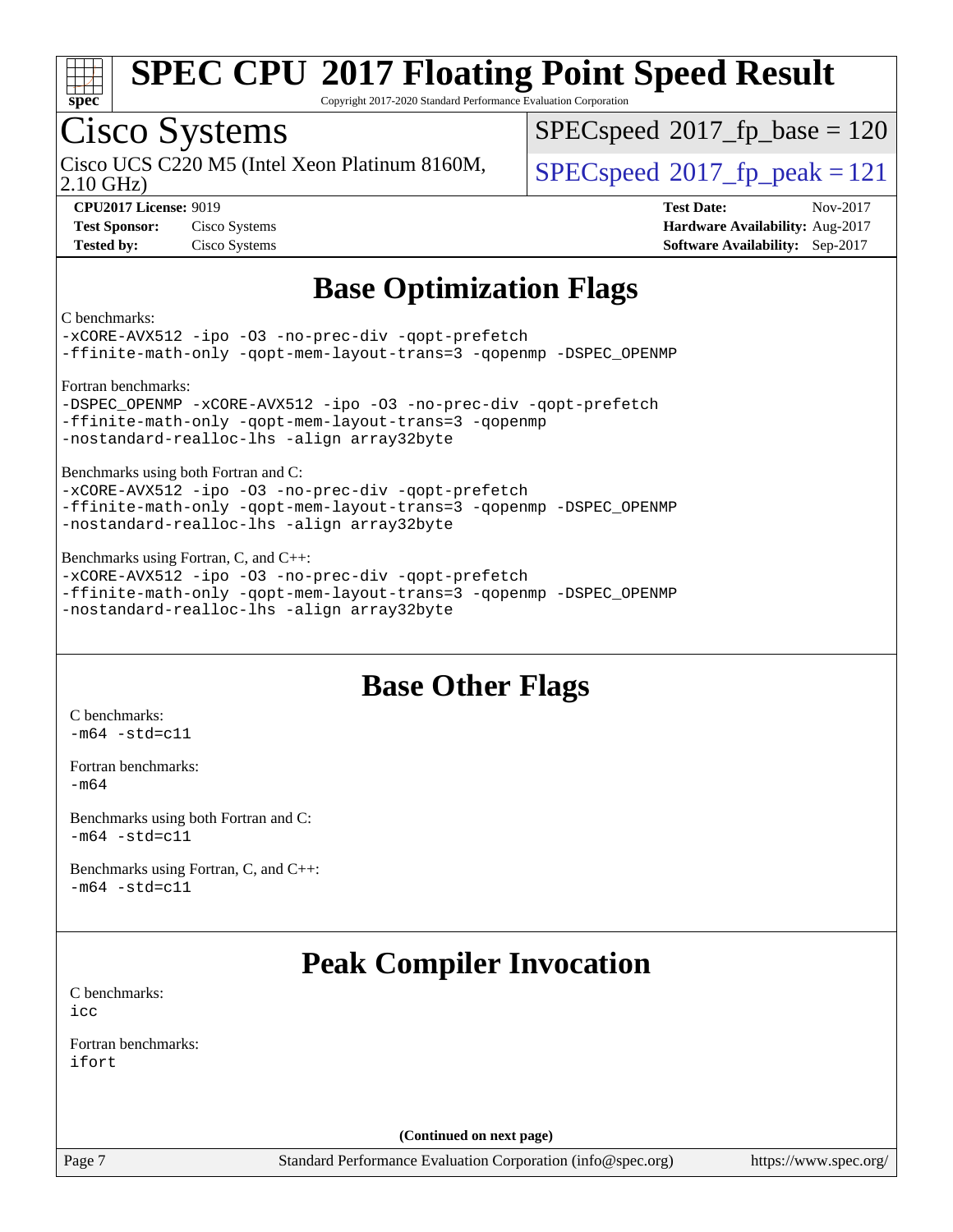

Copyright 2017-2020 Standard Performance Evaluation Corporation

## Cisco Systems

2.10 GHz) Cisco UCS C220 M5 (Intel Xeon Platinum 8160M,  $\big|$  [SPECspeed](http://www.spec.org/auto/cpu2017/Docs/result-fields.html#SPECspeed2017fppeak)®2017 fp\_peak = 121

[SPECspeed](http://www.spec.org/auto/cpu2017/Docs/result-fields.html#SPECspeed2017fpbase)<sup>®</sup>2017 fp base = 120

**[CPU2017 License:](http://www.spec.org/auto/cpu2017/Docs/result-fields.html#CPU2017License)** 9019 **[Test Date:](http://www.spec.org/auto/cpu2017/Docs/result-fields.html#TestDate)** Nov-2017 **[Test Sponsor:](http://www.spec.org/auto/cpu2017/Docs/result-fields.html#TestSponsor)** Cisco Systems **[Hardware Availability:](http://www.spec.org/auto/cpu2017/Docs/result-fields.html#HardwareAvailability)** Aug-2017 **[Tested by:](http://www.spec.org/auto/cpu2017/Docs/result-fields.html#Testedby)** Cisco Systems **[Software Availability:](http://www.spec.org/auto/cpu2017/Docs/result-fields.html#SoftwareAvailability)** Sep-2017

## **[Peak Compiler Invocation \(Continued\)](http://www.spec.org/auto/cpu2017/Docs/result-fields.html#PeakCompilerInvocation)**

[Benchmarks using both Fortran and C](http://www.spec.org/auto/cpu2017/Docs/result-fields.html#BenchmarksusingbothFortranandC): [ifort](http://www.spec.org/cpu2017/results/res2017q4/cpu2017-20171128-01109.flags.html#user_CC_FCpeak_intel_ifort_18.0_8111460550e3ca792625aed983ce982f94888b8b503583aa7ba2b8303487b4d8a21a13e7191a45c5fd58ff318f48f9492884d4413fa793fd88dd292cad7027ca) [icc](http://www.spec.org/cpu2017/results/res2017q4/cpu2017-20171128-01109.flags.html#user_CC_FCpeak_intel_icc_18.0_66fc1ee009f7361af1fbd72ca7dcefbb700085f36577c54f309893dd4ec40d12360134090235512931783d35fd58c0460139e722d5067c5574d8eaf2b3e37e92)

[Benchmarks using Fortran, C, and C++:](http://www.spec.org/auto/cpu2017/Docs/result-fields.html#BenchmarksusingFortranCandCXX) [icpc](http://www.spec.org/cpu2017/results/res2017q4/cpu2017-20171128-01109.flags.html#user_CC_CXX_FCpeak_intel_icpc_18.0_c510b6838c7f56d33e37e94d029a35b4a7bccf4766a728ee175e80a419847e808290a9b78be685c44ab727ea267ec2f070ec5dc83b407c0218cded6866a35d07) [icc](http://www.spec.org/cpu2017/results/res2017q4/cpu2017-20171128-01109.flags.html#user_CC_CXX_FCpeak_intel_icc_18.0_66fc1ee009f7361af1fbd72ca7dcefbb700085f36577c54f309893dd4ec40d12360134090235512931783d35fd58c0460139e722d5067c5574d8eaf2b3e37e92) [ifort](http://www.spec.org/cpu2017/results/res2017q4/cpu2017-20171128-01109.flags.html#user_CC_CXX_FCpeak_intel_ifort_18.0_8111460550e3ca792625aed983ce982f94888b8b503583aa7ba2b8303487b4d8a21a13e7191a45c5fd58ff318f48f9492884d4413fa793fd88dd292cad7027ca)

**[Peak Portability Flags](http://www.spec.org/auto/cpu2017/Docs/result-fields.html#PeakPortabilityFlags)**

Same as Base Portability Flags

**[Peak Optimization Flags](http://www.spec.org/auto/cpu2017/Docs/result-fields.html#PeakOptimizationFlags)**

[C benchmarks](http://www.spec.org/auto/cpu2017/Docs/result-fields.html#Cbenchmarks):

619.lbm\_s:  $-prof-qen(pass 1) -prof-use(pass 2) -O2 -xCORE-AVX512$  $-prof-qen(pass 1) -prof-use(pass 2) -O2 -xCORE-AVX512$  $-prof-qen(pass 1) -prof-use(pass 2) -O2 -xCORE-AVX512$  $-prof-qen(pass 1) -prof-use(pass 2) -O2 -xCORE-AVX512$  $-prof-qen(pass 1) -prof-use(pass 2) -O2 -xCORE-AVX512$  $-prof-qen(pass 1) -prof-use(pass 2) -O2 -xCORE-AVX512$ [-qopt-prefetch](http://www.spec.org/cpu2017/results/res2017q4/cpu2017-20171128-01109.flags.html#user_peakPASS1_COPTIMIZEPASS2_COPTIMIZE619_lbm_s_f-qopt-prefetch) [-ipo](http://www.spec.org/cpu2017/results/res2017q4/cpu2017-20171128-01109.flags.html#user_peakPASS2_COPTIMIZE619_lbm_s_f-ipo) [-O3](http://www.spec.org/cpu2017/results/res2017q4/cpu2017-20171128-01109.flags.html#user_peakPASS2_COPTIMIZE619_lbm_s_f-O3) [-ffinite-math-only](http://www.spec.org/cpu2017/results/res2017q4/cpu2017-20171128-01109.flags.html#user_peakPASS1_COPTIMIZEPASS2_COPTIMIZE619_lbm_s_f_finite_math_only_cb91587bd2077682c4b38af759c288ed7c732db004271a9512da14a4f8007909a5f1427ecbf1a0fb78ff2a814402c6114ac565ca162485bbcae155b5e4258871) [-no-prec-div](http://www.spec.org/cpu2017/results/res2017q4/cpu2017-20171128-01109.flags.html#user_peakPASS2_COPTIMIZE619_lbm_s_f-no-prec-div) [-qopt-mem-layout-trans=3](http://www.spec.org/cpu2017/results/res2017q4/cpu2017-20171128-01109.flags.html#user_peakPASS1_COPTIMIZEPASS2_COPTIMIZE619_lbm_s_f-qopt-mem-layout-trans_de80db37974c74b1f0e20d883f0b675c88c3b01e9d123adea9b28688d64333345fb62bc4a798493513fdb68f60282f9a726aa07f478b2f7113531aecce732043) [-DSPEC\\_SUPPRESS\\_OPENMP](http://www.spec.org/cpu2017/results/res2017q4/cpu2017-20171128-01109.flags.html#suite_peakPASS1_COPTIMIZE619_lbm_s_DSPEC_SUPPRESS_OPENMP) [-qopenmp](http://www.spec.org/cpu2017/results/res2017q4/cpu2017-20171128-01109.flags.html#user_peakPASS2_COPTIMIZE619_lbm_s_qopenmp_16be0c44f24f464004c6784a7acb94aca937f053568ce72f94b139a11c7c168634a55f6653758ddd83bcf7b8463e8028bb0b48b77bcddc6b78d5d95bb1df2967) [-DSPEC\\_OPENMP](http://www.spec.org/cpu2017/results/res2017q4/cpu2017-20171128-01109.flags.html#suite_peakPASS2_COPTIMIZE619_lbm_s_DSPEC_OPENMP) 638.imagick\_s: [-xCORE-AVX512](http://www.spec.org/cpu2017/results/res2017q4/cpu2017-20171128-01109.flags.html#user_peakCOPTIMIZE638_imagick_s_f-xCORE-AVX512) [-ipo](http://www.spec.org/cpu2017/results/res2017q4/cpu2017-20171128-01109.flags.html#user_peakCOPTIMIZE638_imagick_s_f-ipo) [-O3](http://www.spec.org/cpu2017/results/res2017q4/cpu2017-20171128-01109.flags.html#user_peakCOPTIMIZE638_imagick_s_f-O3) [-no-prec-div](http://www.spec.org/cpu2017/results/res2017q4/cpu2017-20171128-01109.flags.html#user_peakCOPTIMIZE638_imagick_s_f-no-prec-div) [-qopt-prefetch](http://www.spec.org/cpu2017/results/res2017q4/cpu2017-20171128-01109.flags.html#user_peakCOPTIMIZE638_imagick_s_f-qopt-prefetch) [-ffinite-math-only](http://www.spec.org/cpu2017/results/res2017q4/cpu2017-20171128-01109.flags.html#user_peakCOPTIMIZE638_imagick_s_f_finite_math_only_cb91587bd2077682c4b38af759c288ed7c732db004271a9512da14a4f8007909a5f1427ecbf1a0fb78ff2a814402c6114ac565ca162485bbcae155b5e4258871) [-qopt-mem-layout-trans=3](http://www.spec.org/cpu2017/results/res2017q4/cpu2017-20171128-01109.flags.html#user_peakCOPTIMIZE638_imagick_s_f-qopt-mem-layout-trans_de80db37974c74b1f0e20d883f0b675c88c3b01e9d123adea9b28688d64333345fb62bc4a798493513fdb68f60282f9a726aa07f478b2f7113531aecce732043) [-qopenmp](http://www.spec.org/cpu2017/results/res2017q4/cpu2017-20171128-01109.flags.html#user_peakCOPTIMIZE638_imagick_s_qopenmp_16be0c44f24f464004c6784a7acb94aca937f053568ce72f94b139a11c7c168634a55f6653758ddd83bcf7b8463e8028bb0b48b77bcddc6b78d5d95bb1df2967) [-DSPEC\\_OPENMP](http://www.spec.org/cpu2017/results/res2017q4/cpu2017-20171128-01109.flags.html#suite_peakCOPTIMIZE638_imagick_s_DSPEC_OPENMP) 644.nab\_s: Same as 638.imagick\_s [Fortran benchmarks](http://www.spec.org/auto/cpu2017/Docs/result-fields.html#Fortranbenchmarks): [-prof-gen](http://www.spec.org/cpu2017/results/res2017q4/cpu2017-20171128-01109.flags.html#user_FCpeak_prof_gen_5aa4926d6013ddb2a31985c654b3eb18169fc0c6952a63635c234f711e6e63dd76e94ad52365559451ec499a2cdb89e4dc58ba4c67ef54ca681ffbe1461d6b36)(pass 1) [-prof-use](http://www.spec.org/cpu2017/results/res2017q4/cpu2017-20171128-01109.flags.html#user_FCpeak_prof_use_1a21ceae95f36a2b53c25747139a6c16ca95bd9def2a207b4f0849963b97e94f5260e30a0c64f4bb623698870e679ca08317ef8150905d41bd88c6f78df73f19)(pass 2) [-DSPEC\\_SUPPRESS\\_OPENMP](http://www.spec.org/cpu2017/results/res2017q4/cpu2017-20171128-01109.flags.html#suite_FCpeak_DSPEC_SUPPRESS_OPENMP) -DSPEC OPENMP [-O2](http://www.spec.org/cpu2017/results/res2017q4/cpu2017-20171128-01109.flags.html#user_FCpeak_f-O2) [-xCORE-AVX512](http://www.spec.org/cpu2017/results/res2017q4/cpu2017-20171128-01109.flags.html#user_FCpeak_f-xCORE-AVX512) [-qopt-prefetch](http://www.spec.org/cpu2017/results/res2017q4/cpu2017-20171128-01109.flags.html#user_FCpeak_f-qopt-prefetch) [-ipo](http://www.spec.org/cpu2017/results/res2017q4/cpu2017-20171128-01109.flags.html#user_FCpeak_f-ipo) [-O3](http://www.spec.org/cpu2017/results/res2017q4/cpu2017-20171128-01109.flags.html#user_FCpeak_f-O3) [-ffinite-math-only](http://www.spec.org/cpu2017/results/res2017q4/cpu2017-20171128-01109.flags.html#user_FCpeak_f_finite_math_only_cb91587bd2077682c4b38af759c288ed7c732db004271a9512da14a4f8007909a5f1427ecbf1a0fb78ff2a814402c6114ac565ca162485bbcae155b5e4258871) [-no-prec-div](http://www.spec.org/cpu2017/results/res2017q4/cpu2017-20171128-01109.flags.html#user_FCpeak_f-no-prec-div) [-qopt-mem-layout-trans=3](http://www.spec.org/cpu2017/results/res2017q4/cpu2017-20171128-01109.flags.html#user_FCpeak_f-qopt-mem-layout-trans_de80db37974c74b1f0e20d883f0b675c88c3b01e9d123adea9b28688d64333345fb62bc4a798493513fdb68f60282f9a726aa07f478b2f7113531aecce732043) [-qopenmp](http://www.spec.org/cpu2017/results/res2017q4/cpu2017-20171128-01109.flags.html#user_FCpeak_qopenmp_16be0c44f24f464004c6784a7acb94aca937f053568ce72f94b139a11c7c168634a55f6653758ddd83bcf7b8463e8028bb0b48b77bcddc6b78d5d95bb1df2967) [-nostandard-realloc-lhs](http://www.spec.org/cpu2017/results/res2017q4/cpu2017-20171128-01109.flags.html#user_FCpeak_f_2003_std_realloc_82b4557e90729c0f113870c07e44d33d6f5a304b4f63d4c15d2d0f1fab99f5daaed73bdb9275d9ae411527f28b936061aa8b9c8f2d63842963b95c9dd6426b8a) [-align array32byte](http://www.spec.org/cpu2017/results/res2017q4/cpu2017-20171128-01109.flags.html#user_FCpeak_align_array32byte_b982fe038af199962ba9a80c053b8342c548c85b40b8e86eb3cc33dee0d7986a4af373ac2d51c3f7cf710a18d62fdce2948f201cd044323541f22fc0fffc51b6) [Benchmarks using both Fortran and C](http://www.spec.org/auto/cpu2017/Docs/result-fields.html#BenchmarksusingbothFortranandC): 621.wrf\_s: [-prof-gen](http://www.spec.org/cpu2017/results/res2017q4/cpu2017-20171128-01109.flags.html#user_peakPASS1_CFLAGSPASS1_FFLAGSPASS1_LDFLAGS621_wrf_s_prof_gen_5aa4926d6013ddb2a31985c654b3eb18169fc0c6952a63635c234f711e6e63dd76e94ad52365559451ec499a2cdb89e4dc58ba4c67ef54ca681ffbe1461d6b36)(pass 1) [-prof-use](http://www.spec.org/cpu2017/results/res2017q4/cpu2017-20171128-01109.flags.html#user_peakPASS2_CFLAGSPASS2_FFLAGSPASS2_LDFLAGS621_wrf_s_prof_use_1a21ceae95f36a2b53c25747139a6c16ca95bd9def2a207b4f0849963b97e94f5260e30a0c64f4bb623698870e679ca08317ef8150905d41bd88c6f78df73f19)(pass 2) [-O2](http://www.spec.org/cpu2017/results/res2017q4/cpu2017-20171128-01109.flags.html#user_peakPASS1_COPTIMIZEPASS1_FOPTIMIZE621_wrf_s_f-O2) [-xCORE-AVX512](http://www.spec.org/cpu2017/results/res2017q4/cpu2017-20171128-01109.flags.html#user_peakPASS2_COPTIMIZEPASS2_FOPTIMIZE621_wrf_s_f-xCORE-AVX512) [-qopt-prefetch](http://www.spec.org/cpu2017/results/res2017q4/cpu2017-20171128-01109.flags.html#user_peakPASS1_COPTIMIZEPASS1_FOPTIMIZEPASS2_COPTIMIZEPASS2_FOPTIMIZE621_wrf_s_f-qopt-prefetch) [-ipo](http://www.spec.org/cpu2017/results/res2017q4/cpu2017-20171128-01109.flags.html#user_peakPASS2_COPTIMIZEPASS2_FOPTIMIZE621_wrf_s_f-ipo) [-O3](http://www.spec.org/cpu2017/results/res2017q4/cpu2017-20171128-01109.flags.html#user_peakPASS2_COPTIMIZEPASS2_FOPTIMIZE621_wrf_s_f-O3) [-ffinite-math-only](http://www.spec.org/cpu2017/results/res2017q4/cpu2017-20171128-01109.flags.html#user_peakPASS1_COPTIMIZEPASS1_FOPTIMIZEPASS2_COPTIMIZEPASS2_FOPTIMIZE621_wrf_s_f_finite_math_only_cb91587bd2077682c4b38af759c288ed7c732db004271a9512da14a4f8007909a5f1427ecbf1a0fb78ff2a814402c6114ac565ca162485bbcae155b5e4258871) [-no-prec-div](http://www.spec.org/cpu2017/results/res2017q4/cpu2017-20171128-01109.flags.html#user_peakPASS2_COPTIMIZEPASS2_FOPTIMIZE621_wrf_s_f-no-prec-div) [-qopt-mem-layout-trans=3](http://www.spec.org/cpu2017/results/res2017q4/cpu2017-20171128-01109.flags.html#user_peakPASS1_COPTIMIZEPASS1_FOPTIMIZEPASS2_COPTIMIZEPASS2_FOPTIMIZE621_wrf_s_f-qopt-mem-layout-trans_de80db37974c74b1f0e20d883f0b675c88c3b01e9d123adea9b28688d64333345fb62bc4a798493513fdb68f60282f9a726aa07f478b2f7113531aecce732043) [-DSPEC\\_SUPPRESS\\_OPENMP](http://www.spec.org/cpu2017/results/res2017q4/cpu2017-20171128-01109.flags.html#suite_peakPASS1_COPTIMIZEPASS1_FOPTIMIZE621_wrf_s_DSPEC_SUPPRESS_OPENMP) [-qopenmp](http://www.spec.org/cpu2017/results/res2017q4/cpu2017-20171128-01109.flags.html#user_peakPASS2_COPTIMIZEPASS2_FOPTIMIZE621_wrf_s_qopenmp_16be0c44f24f464004c6784a7acb94aca937f053568ce72f94b139a11c7c168634a55f6653758ddd83bcf7b8463e8028bb0b48b77bcddc6b78d5d95bb1df2967) [-DSPEC\\_OPENMP](http://www.spec.org/cpu2017/results/res2017q4/cpu2017-20171128-01109.flags.html#suite_peakPASS2_COPTIMIZEPASS2_FOPTIMIZE621_wrf_s_DSPEC_OPENMP) [-nostandard-realloc-lhs](http://www.spec.org/cpu2017/results/res2017q4/cpu2017-20171128-01109.flags.html#user_peakEXTRA_FOPTIMIZE621_wrf_s_f_2003_std_realloc_82b4557e90729c0f113870c07e44d33d6f5a304b4f63d4c15d2d0f1fab99f5daaed73bdb9275d9ae411527f28b936061aa8b9c8f2d63842963b95c9dd6426b8a) [-align array32byte](http://www.spec.org/cpu2017/results/res2017q4/cpu2017-20171128-01109.flags.html#user_peakEXTRA_FOPTIMIZE621_wrf_s_align_array32byte_b982fe038af199962ba9a80c053b8342c548c85b40b8e86eb3cc33dee0d7986a4af373ac2d51c3f7cf710a18d62fdce2948f201cd044323541f22fc0fffc51b6)

```
 627.cam4_s: -xCORE-AVX512 -ipo -O3 -no-prec-div -qopt-prefetch
-ffinite-math-only -qopt-mem-layout-trans=3 -qopenmp
-DSPEC_OPENMP -nostandard-realloc-lhs -align array32byte
```
**(Continued on next page)**